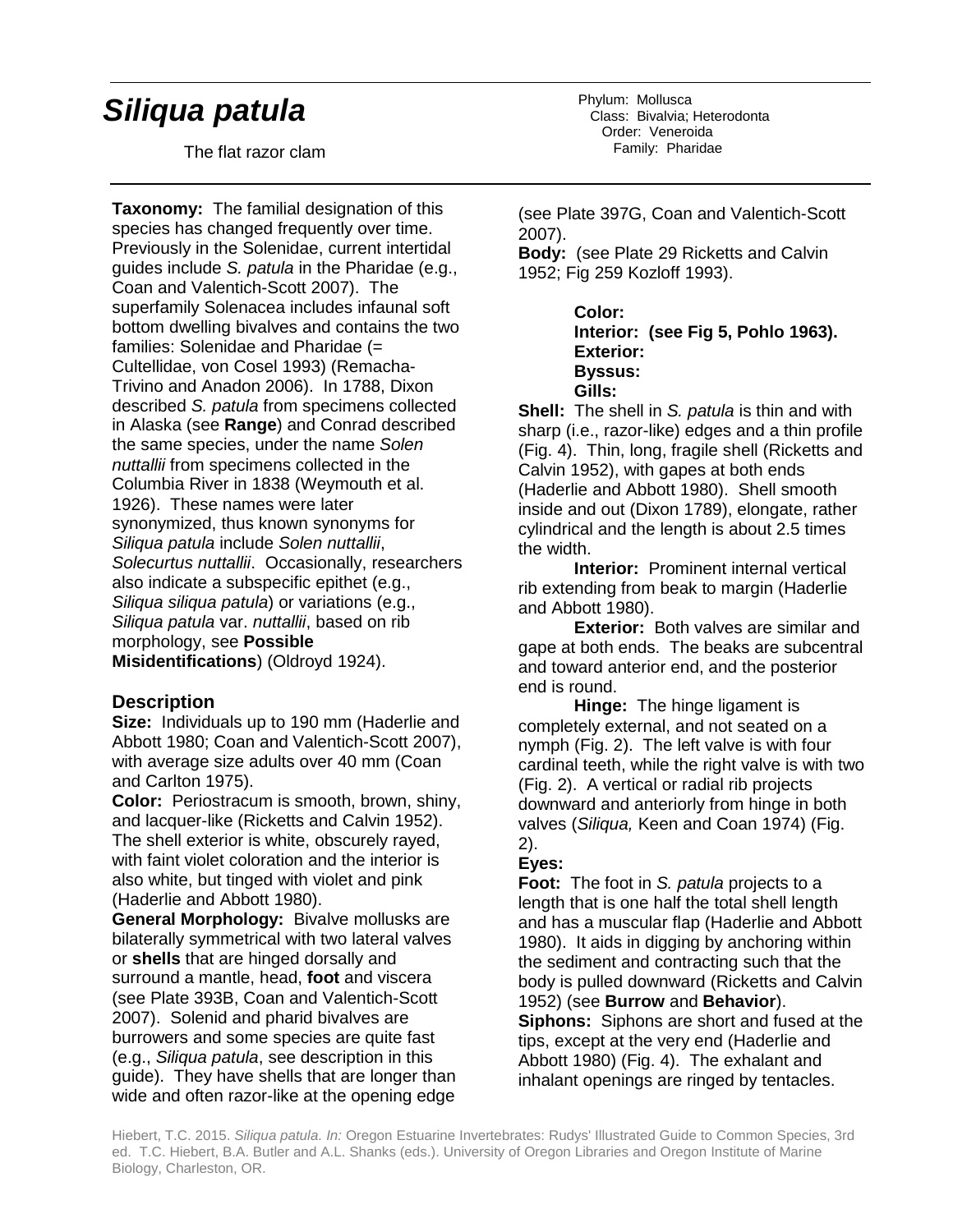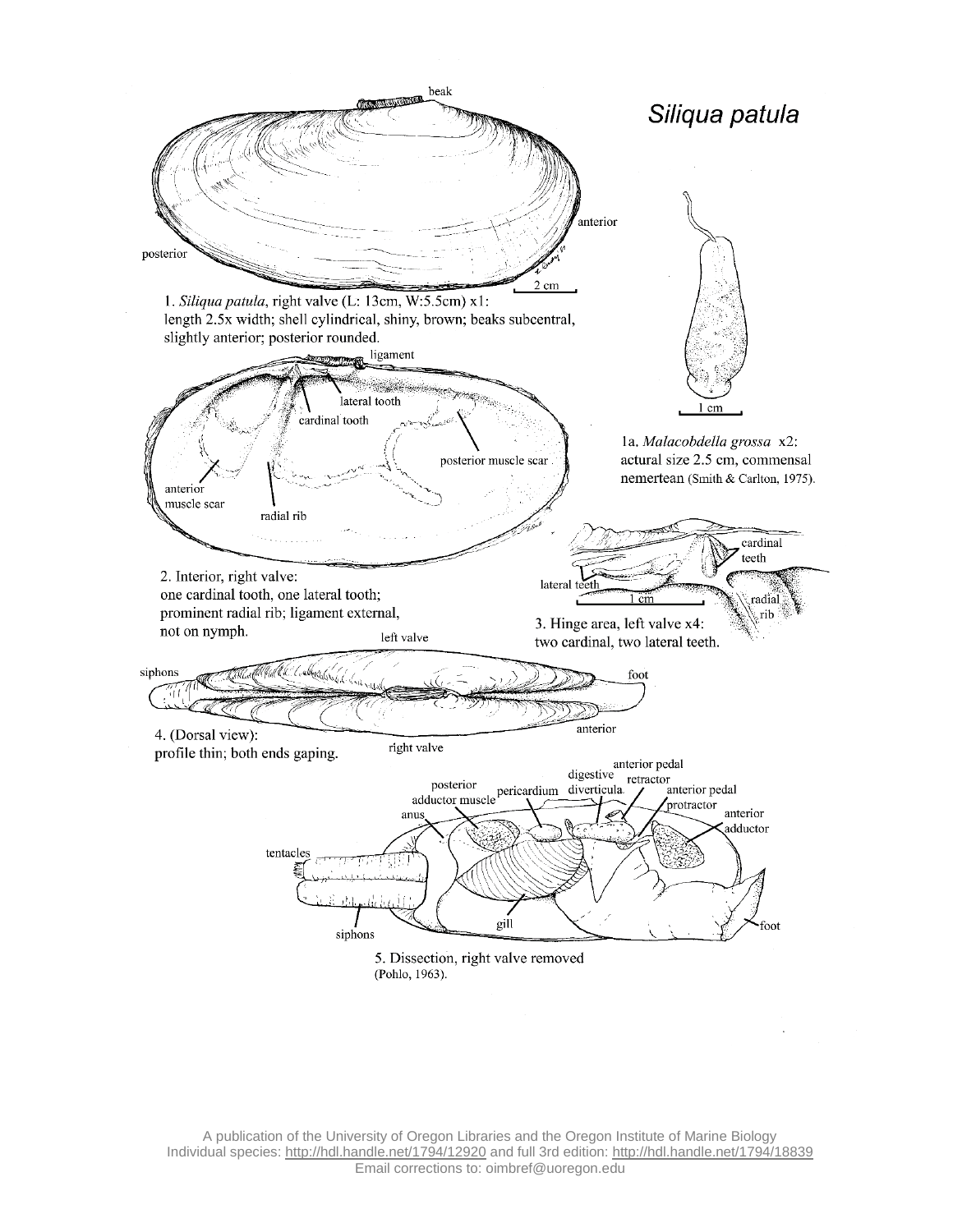**Burrow:** A fast burrower, *S. patula* uses its **foot** to anchor and muscular contractions to pull body downward. Individuals can completely bury itself within seven seconds (Ricketts and Calvin 1952) and the burrowing speed allows them to avoid the reach of many clam diggers. Burrowing behavior leaves a slight dimple in the sand at the surface (not unlike a thumb imprint). There is no permanent burrow, unlike the similar species *Solen sicarius* (see description in this guide) (Haderlie and Abbott 1980). Individuals orient vertically within the sediment (see Fig 3, Pohlo 1963; Haderlie and Abbott 1980).

#### **Possible Misidentifications**

Solenidae and Pharidae are two razor clam families represented locally and pharid genera were recently placed in the former family (see previous editions of this guide). They are both characterized by cylindrical shells that are about 2.5 times as long as high and gape at both ends. They have no dorsal margin ears (compare to Pectinidae, see Plate 394E, Coan and Valentich-Scott 2007), a hinge with ligament that is entirely external and dorsal, equally shaped adductor muscle scars (compare to *Mytilus trossulus*, this guide), and shells that do not have prominent radial sculpturing (Coan and Valentich-Scott 2007). The difference between the two families is that members of the Pharidae have one shell valve with two cardinal teeth and the other with four, while the Solenidae have a single cardinal tooth on each shell valve (Coan and Valentich-Scott 2007). Other local razor-shaped clams besides the Solenidae such as the Mytiiidae include some genera (e.g. *Adula*) which are also long and cylindrical. *Adula* (see *A. californiensis*, this guide) are usually a boring species, however, having hairy posterodorsal slopes, a very small anterior adductor scar, and no hinge teeth (Coan and Valentich-Scott 2007). Hiatellidae, including the geoduck, *Panopea generosa* have large, quadrate, gaping bivalves, without hinge teeth, and with nearly equal adductor muscle scars (Keen and Coan 1974).

Four species are reported locally in the Pharidae. *Siliqua patula* has an internal rib that slopes anteriorly, a wide and tapering posterior end. *Siliqua lucida* is smaller than

*S. patula* (< 55 mm in length) and has an internal rib that is vertical and narrow and a posterior end that is truncate. It has been suggested that *S. lucida* are simply young *S. patula* individuals (Hertlein 1961), but this is not yet known. *Siliqua lucida* lives in protected bay sands and has concentric brown bands on its exterior. Although variations in *S. patula* have been synonymized, occasionally readers will find references to *S. patula* var. *nuttallii*, which is more oval shape, with purple beaks and four hinge teeth in the left valve, not two (Oldroyd 1924). *Ensis myrae* and *Siliqua altra* are offshore species and *E. myrae* is has a shell that is long and thin.

Only two species, in the genus *Solen*, are reported locally in the Solenidae, they have an almost straight dorsal margin, a terminal beak, and one cardinal tooth in each valve (Keen 1971). *Solen rostiformis* (= *S. rosaceus,* but see Pohlo 1963; von Cosel 1992) has a thin shell that tapers and a periostracum that is lighter than *S. sicarius*; it is light olive green to brown in color. *Solen rostiformis* is a pink shelled clam and its siphons are annulated (and it can regenerate them when disturbed, Pohlo 1963). It lives in sandier situations than does *S. sicarius* (Coan and Carlton 1975). *Solen sicarius*, on the other hand, has a thick shell, a blunt posterior ('the blunt razor shell') and a dark brown periostracum. *Solen sicarius* is found occasionally in permanent burrows in mud or muddy sand (Kozloff 1974) and is the species most likely to be confused with *Siliqua patula*. It lacks an interior vertical rib and multiple hinge teeth, and is four times as long as wide, not 2.5 times, as in *S. patula* (Keen and Coan 1974). Furthermore, the profile in *S. patula* is much more oval, and not as cylindrical as in *Solen sicarius.*

One long, cylindrical bivalve of the family Solecurtidae, *Tagelus californianus*, the jackknife clam, could be confused with *Siliqua patula*. It too has nearly central beaks, is about 2.5 times as long as wide, and gapes at both ends. It never has the internal strengthening rib of *S. patula*, however, and its ligament is seated on a nymph or projection (as in *Protothaca staminea*, see plate). *Tagelus californianus* is gray, has no lateral teeth, and has short

Hiebert, T.C. 2015. *Siliqua patula. In:* Oregon Estuarine Invertebrates: Rudys' Illustrated Guide to Common Species, 3rd ed. T.C. Hiebert, B.A. Butler and A.L. Shanks (eds.). University of Oregon Libraries and Oregon Institute of Marine Biology, Charleston, OR.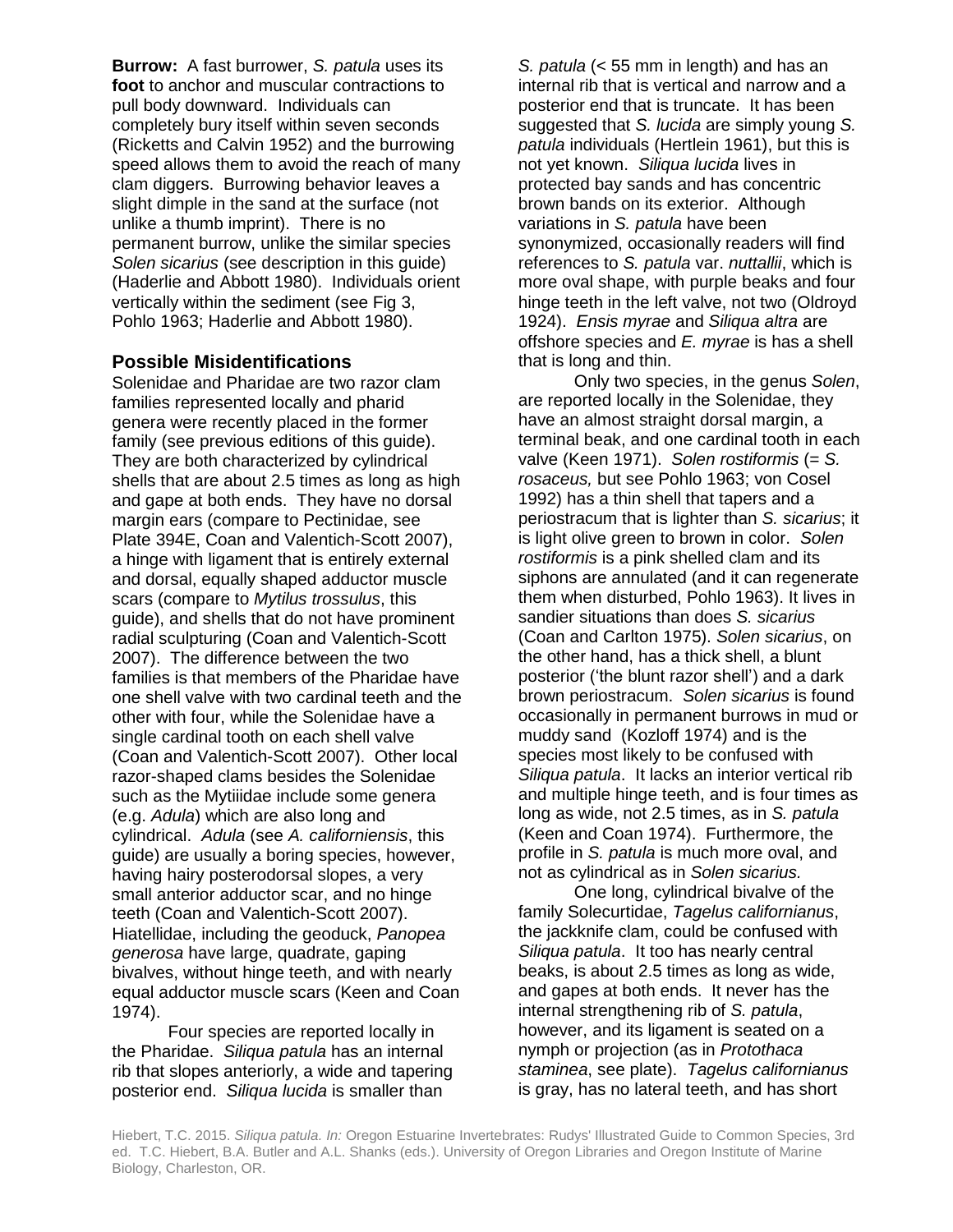siphons (Coan and Carlton 1975). It is found below Humboldt Bay, California, in mudflats.

# **Ecological Information**

**Range:** *Siliqua patula* was described from individuals collected near Coal Harbor, Cook Inlet, Alaska (Weymouth et al. 1926). Known range includes Aleutian Islands to Pismo Beach, California, but individuals are uncommon in California (Weymouth et al. 1931).

**Local Distribution:** Coos Bay distribution at Pt. Adams spit near the mouth of the bay and usually on open coast. This species is more common in coastal regions with long stretches of wide sandy beaches (e.g., Seaside, OR, Connolly 1995).

**Habitat:** Flat, open beaches with fine, clean sand in strong surf zone with aeration

(Anonymous 1968; Haderlie and Abbott 1980). This niche is occupied further south by the Pismo clam, *Trivela stultorum* (Ricketts and Calvin 1971).

**Salinity:** Collected at salinities of 30 or more, in full strength seawater.

**Temperature:** Lives in cold to temperate waters.

**Tidal Level:** Low intertidal to shallow subtidal (Haderlie and Abbott 1980), about - 0.3 meters and lower (Kozloff 1993).

**Associates:** Known associates include the olive snail, *Olivella biplicata*, caprellid amphipods, and polychaetes (e.g., *Ophelia*). The commensal nemertean, *Malacobdella grossa,* occurs in up to 80% of the clams (Fig. 1a) (Ricketts and Calvin 1952; Haderlie and Abbott 1980). These nemerteans are found attached to the clam's gills with their posterior sucker and they feed on planktonic organisms in the water that is passed over the gill surface; there is believed to be no harmful effect (Ricketts and Calvin 1952; Kozloff 1991).

**Abundance:** Populations can be very abundant in certain locals, but they move and fluctuate, which may be due to sand movement from storms and surf. Densest groups occur near mean low water (Anonymous 1968). Up to 10,123 clams/ $m<sup>2</sup>$ were reported in British Columbia, Canada (see Table 6, Bourne and Quayle).

# **Life-History Information**

**Reproduction:** Separate sexes with broadcast spawning and external fertilization. Females produce 6–10 million eggs. In Washington, all individuals spawn suddenly and simultaneously near the end of May or early June, when water temperatures rise (e.g., 13˚C, Fraser 1936; Ricketts and Calvin 1952; Haderlie and Abbott 1980). However, spawning is not sudden or simultaneous in Alaska or British Columbia, Canada, where spawning occurs from July to August (Ricketts and Calvin 1952; Bourne and Quayle 1970; Breese and Robinson 1981, Lassuy and Simons 1989. Sperm morphology appears to characterize many veneroid taxa (see Fig. 2, Healy 1995).

**Larva:** Bivalve development, including members of the Pholadidae, generally proceeds from external fertilization via broadcast spawning through a ciliated trochophore stage to a veliger larva. Bivalve veligers are characterized by a ciliated velum that is used for swimming, feeding and respiration. The veliger larva is also found in many gastropod larvae, but the larvae in the two groups can be recognized by shell morphology (i.e. snail-like versus clam-like). In bivalves, the initial shelled-larva is called a D-stage or straight-hinge veliger due to the "D" shaped shell. This initial shell is called a prodissoconch I and is followed by a prodissoconch II, or shell that is subsequently added to the initial shell zone. Finally, shell secreted following metamorphosis is simply referred to as the dissoconch (see Fig. 2, Brink 2001). Once the larva develops a foot, usually just before metamorphosis and loss of the velum, it is called a pediveliger (see Fig. 1, Kabat and O'Foighil 1987; Brink 2001). (For generalized life cycle see Fig. 1, Brink 2001.) Swimming larval duration is up to eight weeks (Ricketts and Calvin 1952; Haderlie and Abbott 1980). Larvae of *Siliqua patula* are free swimming, but they often stay close to sediment surface (Haderlie and Abbott 1980). After metamorphosis, individuals are the size of wheat grain or smaller and reach to 1.5 cm by end of the "growing season" in December (Washington, Anonymous 1968).

**Juvenile:** Juveniles have an oval shell outline until they are about 2.5 mm in length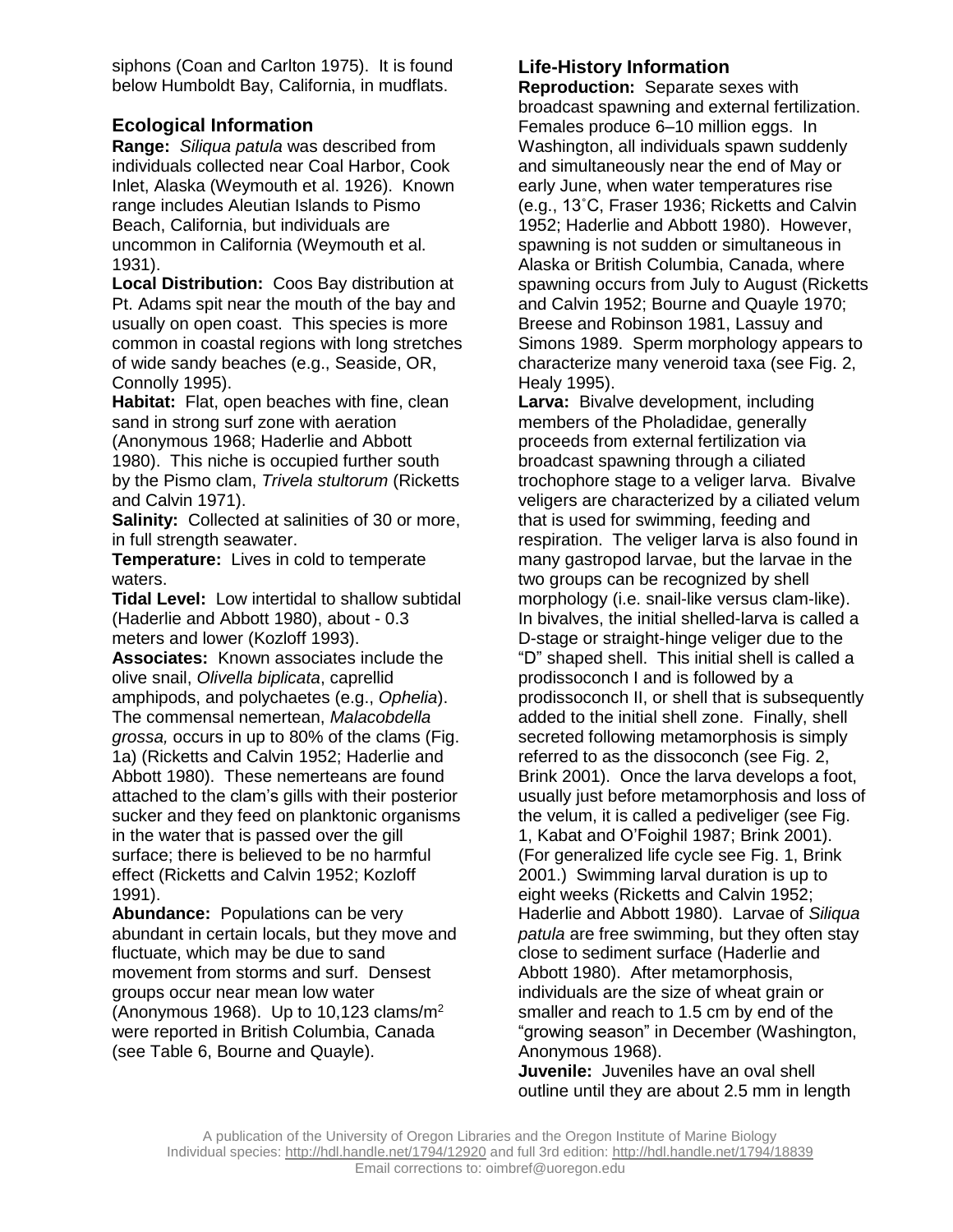(Pohlo 1963). Individuals are with central beak, but not elongate (see Fig. 6, Pohlo 1963). Eighty-six percent of third year clams (approximately 10 cm in length) are sexually mature or maturing (Queen Charlotte Island, Fraser 1936). In British Columbia, clams reached 90 mm by about 1.5–3 years old (Bourne and Quayle 1970).

**Longevity:** 12 (Washington) to 19 years of age (Alaska) (Ricketts and Calvin 1952; Haderlie and Abbott 1980); little growth is seen after 15 years (Alaska, Haderlie and Abbott 1980). The largest individuals in California were nine years old (Haderlie and Abbott 1980). Mortality is high among young individuals (reaching up to 99%), with greatest losses after major storms (Anonymous 1968).

**Growth Rate:** Growth can be measured by annual shell rings; growing seasons show as wide brown areas between rings. Growth proceeds as follows: 20 mm in first year, 130 mm after 5 years, and 160 mm after 13 years (Haderlie and Abbott 1980). Individuals reach 11.5 cm in length by approximately 3.5 years (Washington). Washington and California (e.g., Pismo) individuals grow rapidly, but do not reach as large a size or live as long as they do in Alaska (Chignik Bay, Weymouth et al. 1926; Ricketts and Calvin 1952). Growth rates tend to slow after 10 cm sizes are reached (Weymouth and McMillin 1931). Winter shell lengths were measured in Long Beach, British Columbia, Canada and were 37mm, 91mm, 112.5 mm, 123 mm, and 131mm in years 1–5, respectively (Bourne and Quayle 1970).

**Food:** A filter feeder of planktonic diatoms. *Siliqua patula* concentrates phytoplankton and, at the same time, concentrates some species that are associated with harmful algal blooms (e.g., *Pseudo-nitzschia*). Toxins (domioc acid) within their tissues can be dangerous if ingested by humans (Horner et al. 1997; Dortch et al. 1997; Kumar et al. 2009; Chadsey et al. 2012).

**Predators:** *Siliqua patula* is probably the most highly prized food mollusk in the northwest, thus this species has been extensively harvested both recreationally and commercially. Unrestricted in 1925, harvesting severely harmed populations (Weymouth and McMillin 1931) and lead to a

downward trend. In 1976, Oregon total harvest was 2,211,000 clams (Link 1977). Additional predators include seagulls, ducks, perch, crab, and fish (e.g. Starry flounder) (Anonymous 1968; Haderlie and Abbott 1980). Interestingly, DNA sequence data revealed that razor clam species in the commercially harvested genus *Ensis* are often mislabeled as congeneric cryptic species with sympatric distributions (Esperina et al. 2009; Vierna et al. 2013).

**Behavior:** *Siliqua patula* is known for its quick, efficient digging (see **Burrow**). Individuals move especially rapidly in the second or "slosh" layer of sand (Anonymous 1968). Digging is accomplished by the ability of the anchor-shaped foot to change shape. Extraordinary muscle capacity and the displacement of body fluids are responsible for this (Pohlo 1963; Kozloff 1993). Digging is vertical, and is sometimes angled toward the sea with very little horizontal movement. Individuals 3 to 8 cms in length bury themselves within 7 and 27 seconds, respectively (Pohlo 1963).

# **Bibliography**

- 1. ADAMS, N. G., M. LESOING, and V. L. TRAINER. 2000. Environmental conditions associated with domoic acid in razor clams on the Washington coast. Journal of Shellfish Research. 19:1007-1015.
- 2. ANONYMOUS. 1968. Invertebrate fisheries, p. 35-49. Department of Fish and Wildlife, Oregon State University, Corvallis, OR.
- 3. BISHOP, J. A. 2000. A record size for the razor clam *Siliqua patula*. Festivus. 32:77-78.
- 4. BOURNE, N. 1979. Razor clam, *Siliqua patula* Dixon, breeding and recruitment at Masset, British Columbia. Proceedings of the National Shellfisheries Association. 69:21-29.
- 5. BOURNE, N., and D. B. QUAYLE. 1970. Breeding and growth of razor clams in British Columbia. Technical Report of the Fisheries Research Board of Canada. No. 232:1-42.
- 6. BREESE, W. P., and A. ROBINSON. 1981. Razor clams, *Silqua patula*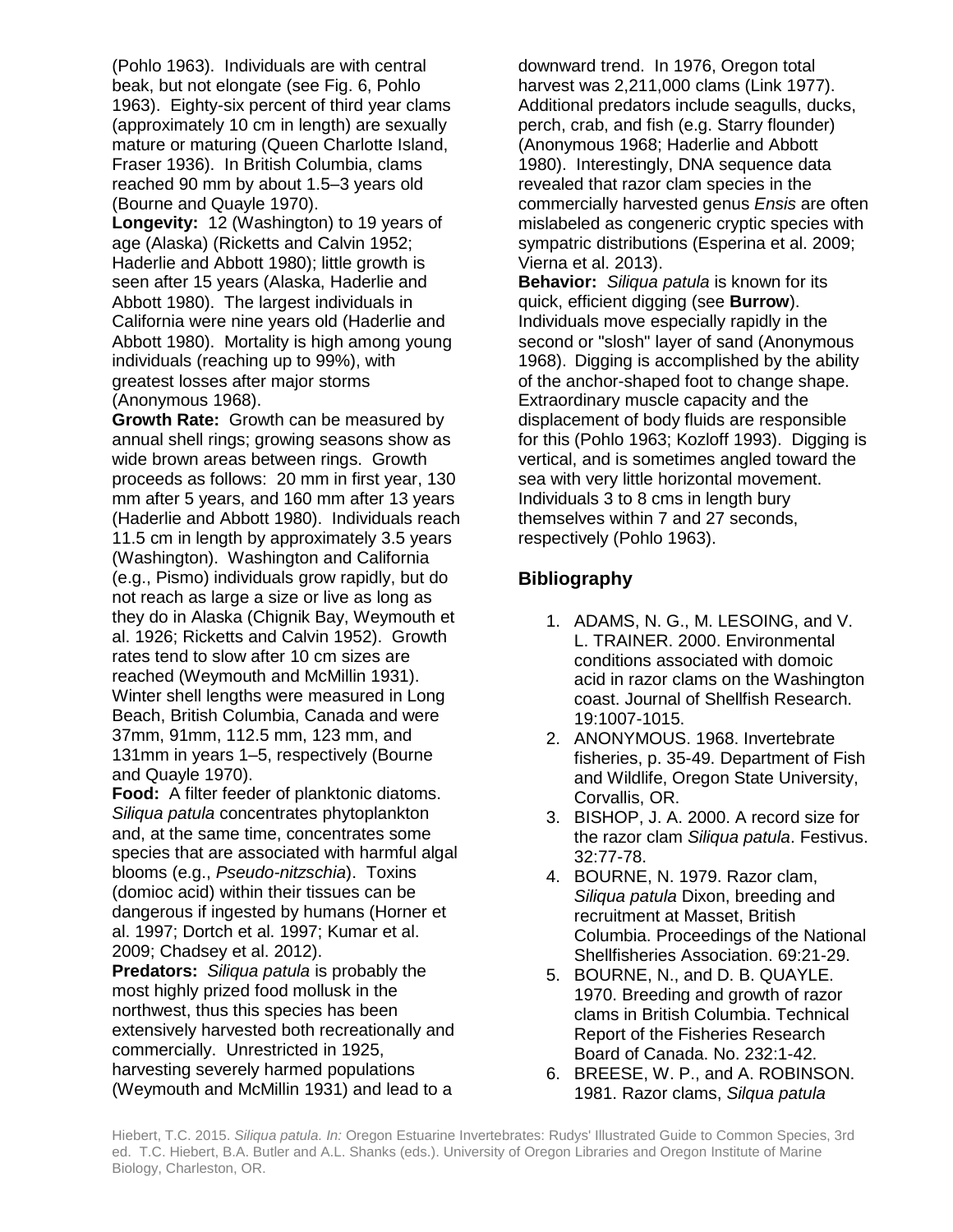(Dixon): gonadal development, induced spawning and larval rearing. Aquaculture. 22:27-33.

- 7. BRINK, L. A. 2001. Mollusca: Bivalvia, p. 129-149. *In:* Identification guide to larval marine invertebrates of the Pacific Northwest. A. Shanks (ed.). Oregon State University Press, Corvallis, OR.
- 8. CHADSEY, M., V. L. TRAINER, and T. M. LESCHINE. 2012. Cooperation of science and management for harmful algal blooms: domoic acid and the Washington coast razor clam fishery. Coastal Management. 40:33-54.
- 9. COAN, E. V., and P. VALENTICH-SCOTT. 2007. Bivalvia, p. 807-859. *In:* The Light and Smith manual: intertidal invertebrates from central California to Oregon. J. T. Carlton (ed.). University of California Press, Berkeley, CA.
- 10. CONNOLLY, T. J. 1995. Archaeological evidence for a former bay at Seaside, Oregon. Quaternary Research. 43:362-369.
- 11. DIXON, G. 1789. A voyage around the world. George Goulding, London.
- 12. DORTCH, Q., R. ROBICHAUX, S. POOL, D. MILSTED, G. MIRE, N. N. RABALAIS, T. M. SONIAT, G. A. FRYXELL, R. E. TURNER, and M. L. PARSONS. 1997. Abundance and vertical flux of *Pseudo-nitzschia* in the northern Gulf of Mexico. Marine Ecology Progress Series. 146:249- 264.
- 13. DRUM, A. S., T. L. SIEBENS, E. A. CRECELIUS, and R. A. ELSTON. 1993. Domoic acid in the Pacific razor clam, *Silqua patula* (Dixon, 1789). Journal of Shellfish Research. 12:443- 450.
- 14. ELSTON, R. A., and M. G. PEACOCK. 1984. A Rickettsiales-like infection in the Pacific razor clam, *Silqua patula*. Journal of Invertebrate Pathology. 44:84-96.
- 15. ESPINEIRA, M., J. M. VIEITES, and F. J. SANTACLARA. 2009. Development of a method for the genetic identification of commercial bivalve species based on mitochondrial 18S rRNA sequences.

Journal of Agricultural and Food Chemistry. 57:495-502.

- 16. HADERLIE, E. C., and D. P. ABBOTT. 1980. Bivalvia: the clams and allies, p. 355-410. *In:* Intertidal invertebrates of California. R. H. Morris, D. P. Abbott, and E. C. Haderlie (eds.). Stanford University Press, California.
- 17. HEALY, J. M. 1995. Comparative spermatozoal ultrastructure and its taxonomic and phylogenetic significance in the bivalve order Veneroida. Memoires du Museum National d'Histoire Naturelle. 166:155- 166.
- 18. HERTLEIN, L. G. 1961. A new species of *Siliqua* (Pelecypoda) from western North America. Bulletin of the Southern California Academy of Sciences. 60:12-19.
- 19. HIRSCHHORN, G. 1962. Growth and mortality rates of the razor clam (*Siliqua patula*) on Clatsop Beaches, Oregon. Contributions Oregon Fish Commission. No. 27:1-55.
- 20. HORNER, R. A., D. L. GARRISON, and F. G. PLUMLEY. 1997. Harmful algal blooms and red tide problems on the US west coast. Limnology and Oceanography. 42:1076-1088.
- 21. HORNER, R. A., and J. R. POSTEL. 1993. Toxic diatoms in western Washington waters (US west coast). Hydrobiologia. 269:197-205.
- 22. KABAT, A. R., and D. O'FOIGHIL. 1987. Phylum Mollusca, Class Bivalvia, p. 309-353. *In:* Reproduction and development of marine invertebrates of the northern Pacific Coast. M. F. Strathmann (ed.). University of Washington Press, Seattle, WA.
- 23. KEEN, A. M. 1971. Sea shells of tropical west America: marine mollusks from Baja California to Peru. Stanford University Press, Stanford, CA.
- 24. KEEN, A. M., and E. COAN. 1974. Marine molluscan genera of western North America: an illustrated key. Stanford University Press, Stanford, CA.